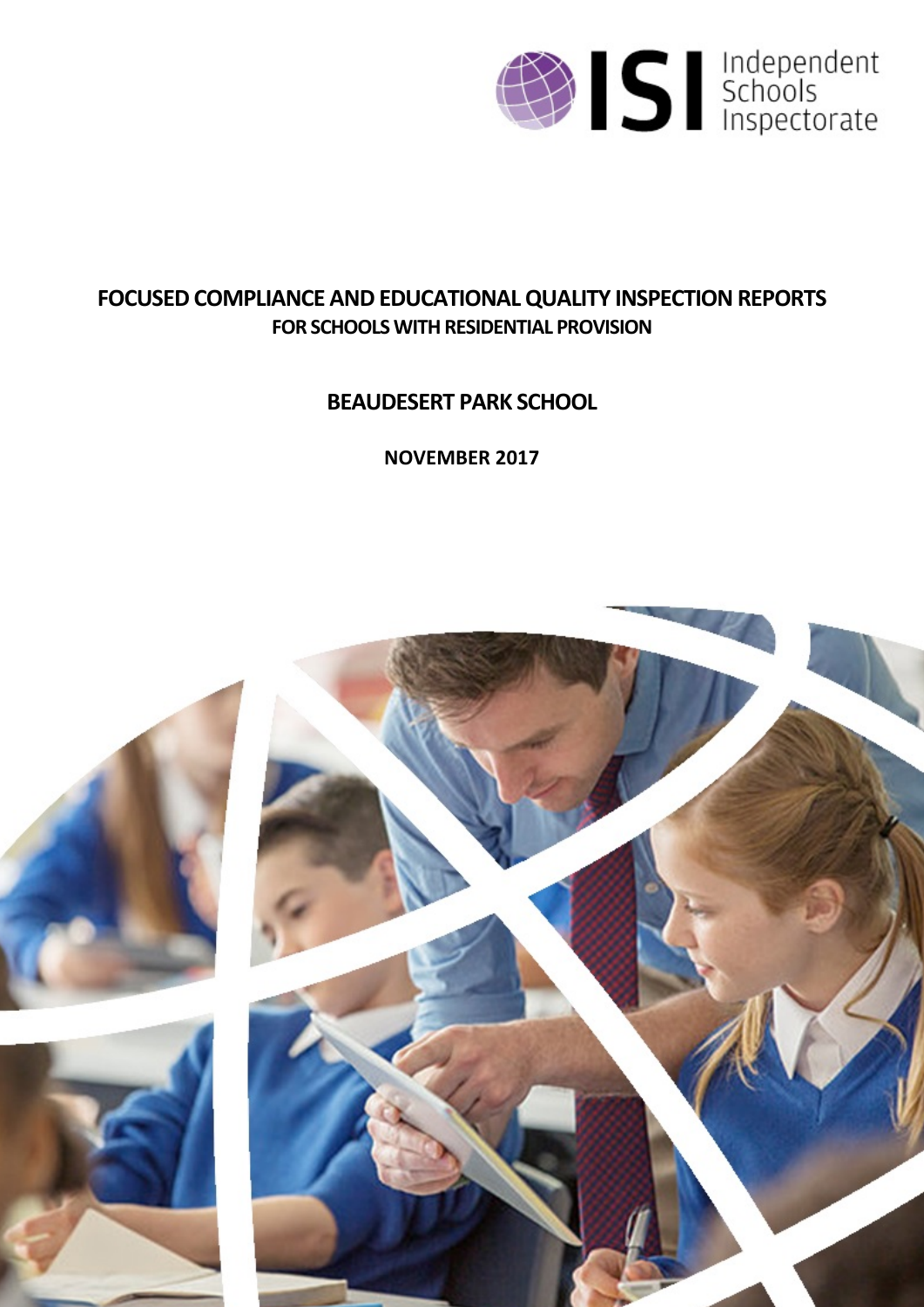**Contents** 2

# **CONTENTS**

|    | <b>SCHOOL'S DETAILS</b>                                              | 3              |
|----|----------------------------------------------------------------------|----------------|
| 1. | <b>BACKGROUND INFORMATION</b>                                        | 4              |
|    | <b>About the school</b>                                              | 4              |
|    | What the school seeks to do                                          | 4              |
|    | About the pupils                                                     | 4              |
| 2. | <b>REGULATORY COMPLIANCE INSPECTION</b>                              | 5              |
|    | Preface                                                              | 5              |
|    | <b>Key Findings</b>                                                  | 7              |
|    | PART 1 - Quality of education provided                               | $\overline{7}$ |
|    | PART 2 - Spiritual, moral, social and cultural development of pupils | 7              |
|    | PART 3 - Welfare, health and safety of pupils                        | $\overline{7}$ |
|    | PART 4 - Suitability of staff, supply staff, and proprietors         | 7              |
|    | PART 5 - Premises of and accommodation at schools                    | 8              |
|    | <b>PART 6 - Provision of information</b>                             | 8              |
|    | PART 7 - Manner in which complaints are handled                      | 8              |
|    | PART 8 - Quality of leadership in and management of schools          | 8              |
| 3. | <b>EDUCATIONAL QUALITY INSPECTION</b>                                | 9              |
|    | <b>Preface</b>                                                       | 9              |
|    | <b>Key Findings</b>                                                  | 10             |
|    | Recommendation                                                       | 10             |
|    | THE QUALITY OF PUPILS' ACADEMIC AND OTHER ACHIEVEMENTS               | 10             |
|    | THE QUALITY OF THE PUPILS' PERSONAL DEVELOPMENT                      | 12             |
| 4. | <b>INSPECTION EVIDENCE</b>                                           | 15             |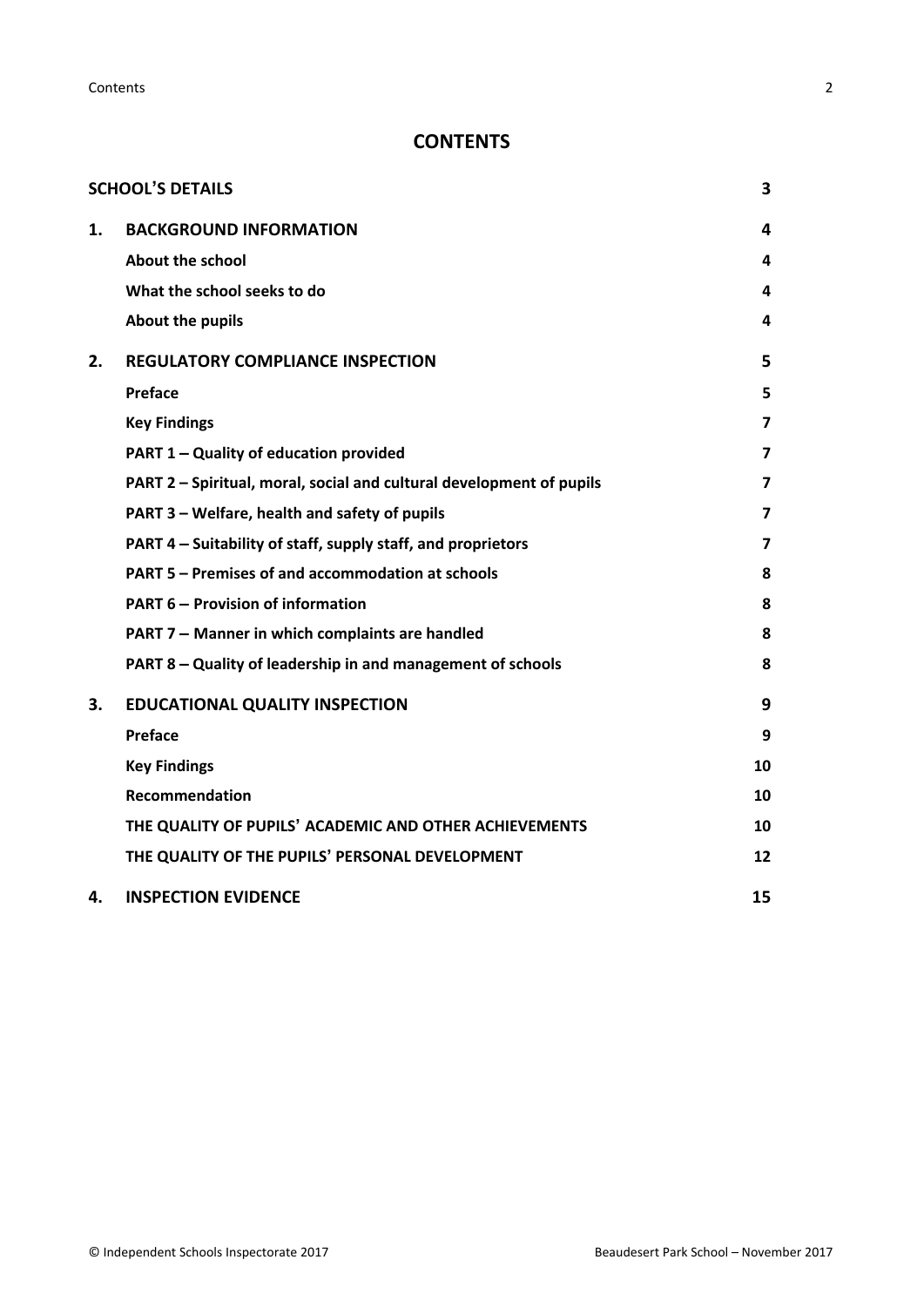# <span id="page-2-0"></span>**SCHOOL'S DETAILS**

| <b>School</b>                    | <b>Beaudesert Park School</b>                                                           |     |                        |     |
|----------------------------------|-----------------------------------------------------------------------------------------|-----|------------------------|-----|
| <b>DfE</b> number                | 916/6015                                                                                |     |                        |     |
| <b>Registered charity number</b> | 311711                                                                                  |     |                        |     |
| <b>Address</b>                   | <b>Beaudesert Park School</b><br>Minchinhampton<br>Stroud<br>Gloucestershire<br>GL6 9AF |     |                        |     |
| Telephone number                 | 01453 832072                                                                            |     |                        |     |
| <b>Email address</b>             | office@bps.school                                                                       |     |                        |     |
| Headmaster                       | Mr James Womersley                                                                      |     |                        |     |
| <b>Chair of governors</b>        | Mr Mark Pyper                                                                           |     |                        |     |
| Age range                        | 3 to 13                                                                                 |     |                        |     |
| Number of pupils on roll         | 450                                                                                     |     |                        |     |
|                                  | <b>Boys</b>                                                                             | 257 | Girls                  | 193 |
|                                  | Day pupils                                                                              | 307 | <b>Boarders</b>        | 143 |
|                                  | <b>EYFS</b>                                                                             | 38  | <b>Years 1 &amp; 2</b> | 84  |
|                                  | Prep                                                                                    | 328 |                        |     |
| <b>Inspection dates</b>          | 14 to 16 November 2017                                                                  |     |                        |     |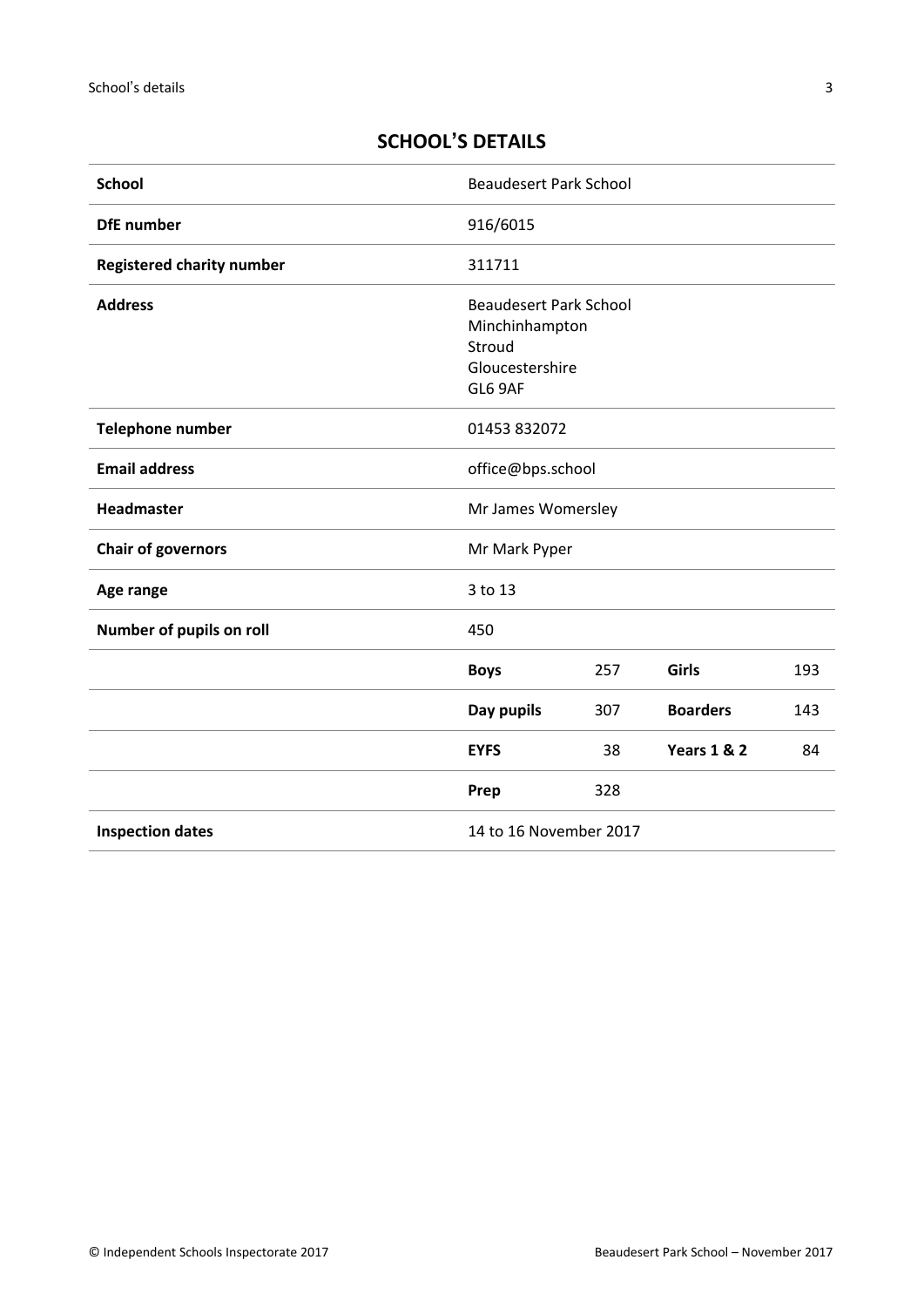## <span id="page-3-0"></span>**1. BACKGROUND INFORMATION**

#### <span id="page-3-1"></span>**About the school**

- 1.1 Beaudesert Park School is an independent co-educational day and boarding school for pupils aged 3 to 13 years. Originally a boys' school, it was founded in 1908 in Arden, Warwickshire, and moved to its present site in 1918. The school became an educational trust in 1968 and is overseen by a board of governors. Since the previous inspection the school has added a nursery to its provision.
- 1.2 The school comprises two sections: pre-prep, which includes the Early Years Foundation Stage (EYFS) for pupils aged 3 to 7 years, and prep, for pupils aged 7 to 13 years. Pupils can board from Year 4, and boarders are accommodated in one boarding house, located within the main school building.

#### <span id="page-3-2"></span>**What the school seeks to do**

1.3 The school aims to provide a friendly, purposeful, stimulating, educational environment in which all members of the school are actively encouraged to achieve their true potential. It seeks to prepare pupils for a rapidly changing world and the challenges that lie ahead.

#### <span id="page-3-3"></span>**About the pupils**

1.4 Pupils come from a range of professional and other backgrounds. Nationally standardised test data provided by the school indicate that the ability of pupils is above average. The school has identified 61 pupils as having special educational needs and/or disabilities (SEND), which include dyslexia and dyspraxia, 44 of whom receive additional specialist help. No pupils in the school have an education, health and care (EHC) plan or a statement of special educational needs. English is an additional language (EAL) for 32 pupils, whose needs are supported by their classroom teachers. Data used by the school have identified 15 pupils as being the most able in the school's population, and the curriculum is modified for them.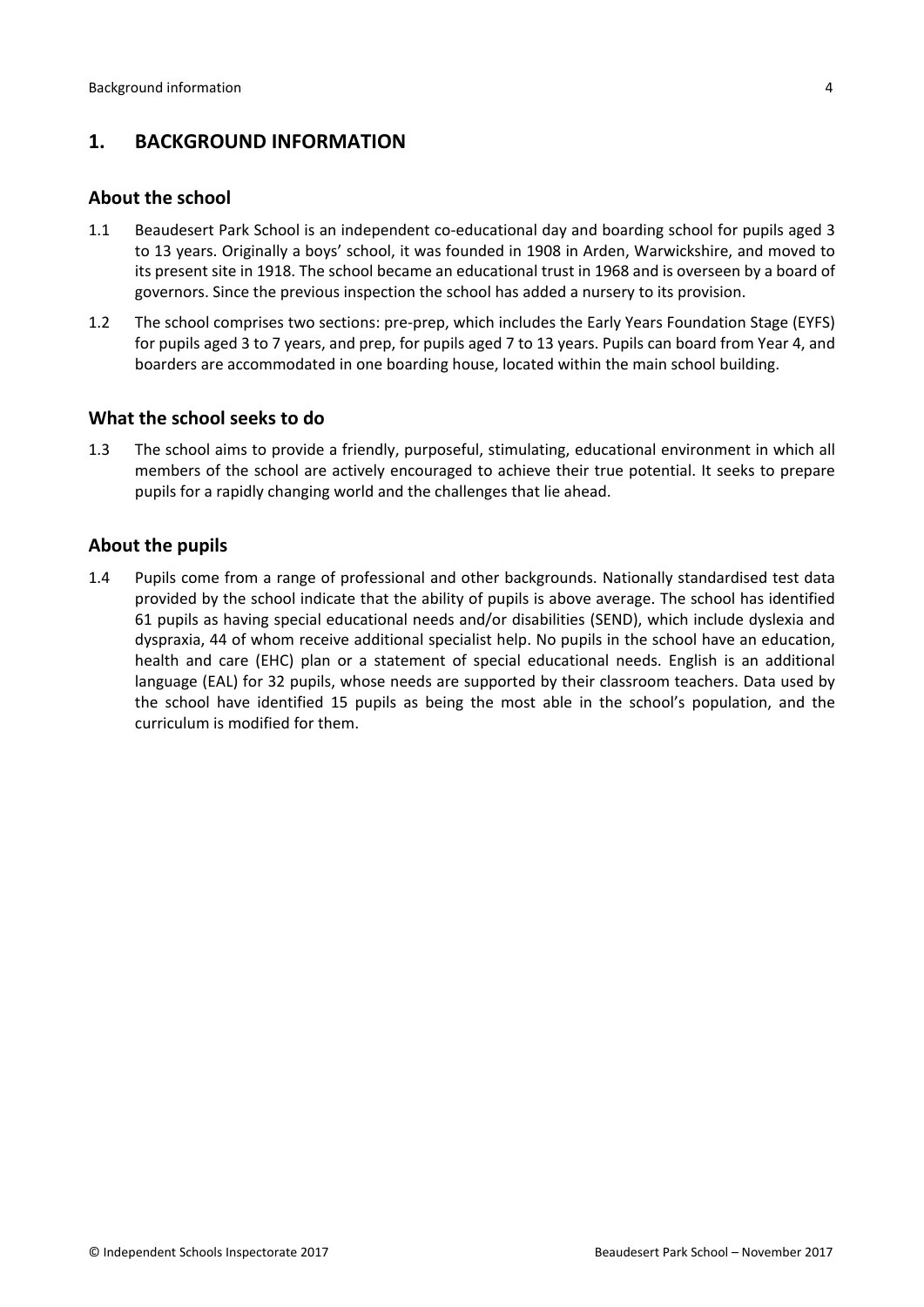## <span id="page-4-0"></span>**2. REGULATORY COMPLIANCE INSPECTION**

## <span id="page-4-1"></span>**Preface**

The registration authority for independent schools is the Department for Education (DfE), which directs inspection according to a specified frequency or at any time where the DfE has particular concerns about a school. The Independent Schools Inspectorate (ISI) is the body approved by the Secretary of State for the purpose of inspecting schools which are, or whose heads are, in membership of the associations which form the Independent Schools Council (ISC) and reporting on the extent to which they meet the Independent School Standards ('the standards') in the Schedule to the Education (Independent School Standards) Regulations 2014. Accordingly, inspection records whether the school meets each of these standards, which are arranged in eight Parts, each of which is divided into separate paragraphs. The inspection of schools that have early years settings not requiring registration similarly records whether the school complies with key provisions of the Early Years Foundation Stage statutory framework, and for registered settings the full range of the Early Years Foundation Stage provisions is considered. Additionally, the inspection reports on the school's accessibility plan under Schedule 10 of the Equality Act 2010 and the ban on corporal punishment under section 548 of the Education Act 1996. It comments on the progress made by the school in meeting the compliance action points set out in the school's most recent statutory inspection.

This inspection also contains specific judgements on the National Minimum Standards for Boarding Schools ('boarding NMS'). It also comments on the progress made by the school in meeting the compliance action points set out in the most recent statutory boarding inspection and it judges the extent to which the school currently meets the boarding NMS. It identifies any standards which the school does not meet and requires action to meet them. Findings are distributed across sections relating to the eight Parts of the standards.

All association independent schools will have an inspection within three yearsfrom April 2016, in accordance with the Framework and DfE requirements. The inspection may be of COMPLIANCE ONLY or a combined inspection of EDUCATIONAL QUALITY AND COMPLIANCE depending on a number of factors, including findings from their most recent inspection. Schools judged not to meet the standards, including the boarding NMS, may also be subject to a progress monitoring visit before their next routine inspection. The progress monitoring visit will judge whether the school has taken the necessary action to meet any un-met standards identified at their previous inspection.

The inspection was also carried out under the arrangements of the ISC Associations for the maintenance and improvement of the quality of their membership.

**This is a FOCUSED COMPLIANCE INSPECTION which was combined with an inspection of EDUCATIONAL QUALITY, the report of which appears later in this document. The COMPLIANCE inspection reports only on the school's compliance with the standards**, **including the boarding NMS.** The standards represent minimum requirements and judgements are given either as **met** or as **not met**. All schools are required to meet all the standards applicable to them. Where the minimum requirements are not met, this is clearly indicated in the relevant section of the report and the school is required to take the actions specified. In this focused compliance inspection, key regulations and standards have been inspected in detail. These are the regulations on safeguarding; measures to guard against bullying; arrangements for pupils' health and safety, arrangements to check the suitability of staff; the provision of information to parents; the handling of parents' complaints; and other related aspects of leadership and management, together with the NMS covering the same areas. The remaining standards and requirements are deemed to continue to be met unless evidence to the contrary has been found.

Inspections do not include matters that are outside of the regulatory framework described above, such as: an exhaustive health and safety audit; compliance with data protection requirements; an in-depth examination of the structural condition of the school, its services or other physical features; contractual arrangements with parents; an investigation of the financial viability of the school or its accounting procedures.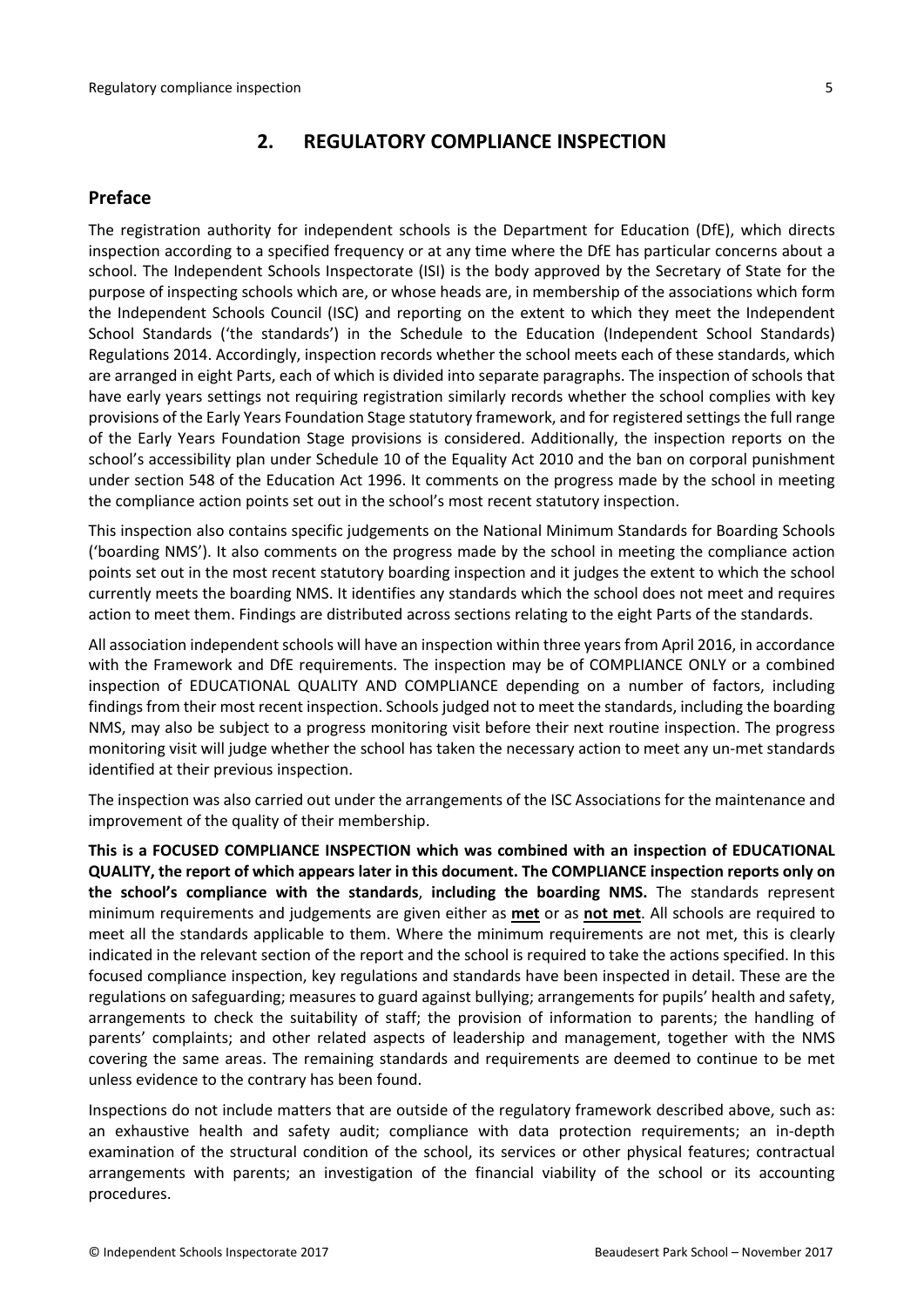Inspectors may be aware of individual safeguarding concerns, allegations and complaints as part of the inspection process. Such matters will not usually be referred to specifically in published reports in this document but will have been considered by the team in reaching its judgements.

Links to the full regulations and requirements can be found here: The Education [\(Independent](http://www.legislation.gov.uk/uksi/2014/3283/contents/made) School Standards) [Regulations](http://www.legislation.gov.uk/uksi/2014/3283/contents/made) 2014, National Minimum [Standards](https://www.gov.uk/government/uploads/system/uploads/attachment_data/file/416186/20150319_nms_bs_standards.pdf) for Boarding Schools, Early Years [Foundation](https://www.gov.uk/government/publications/early-years-foundation-stage-framework--2) Stage Statutory [Framework.](https://www.gov.uk/government/publications/early-years-foundation-stage-framework--2)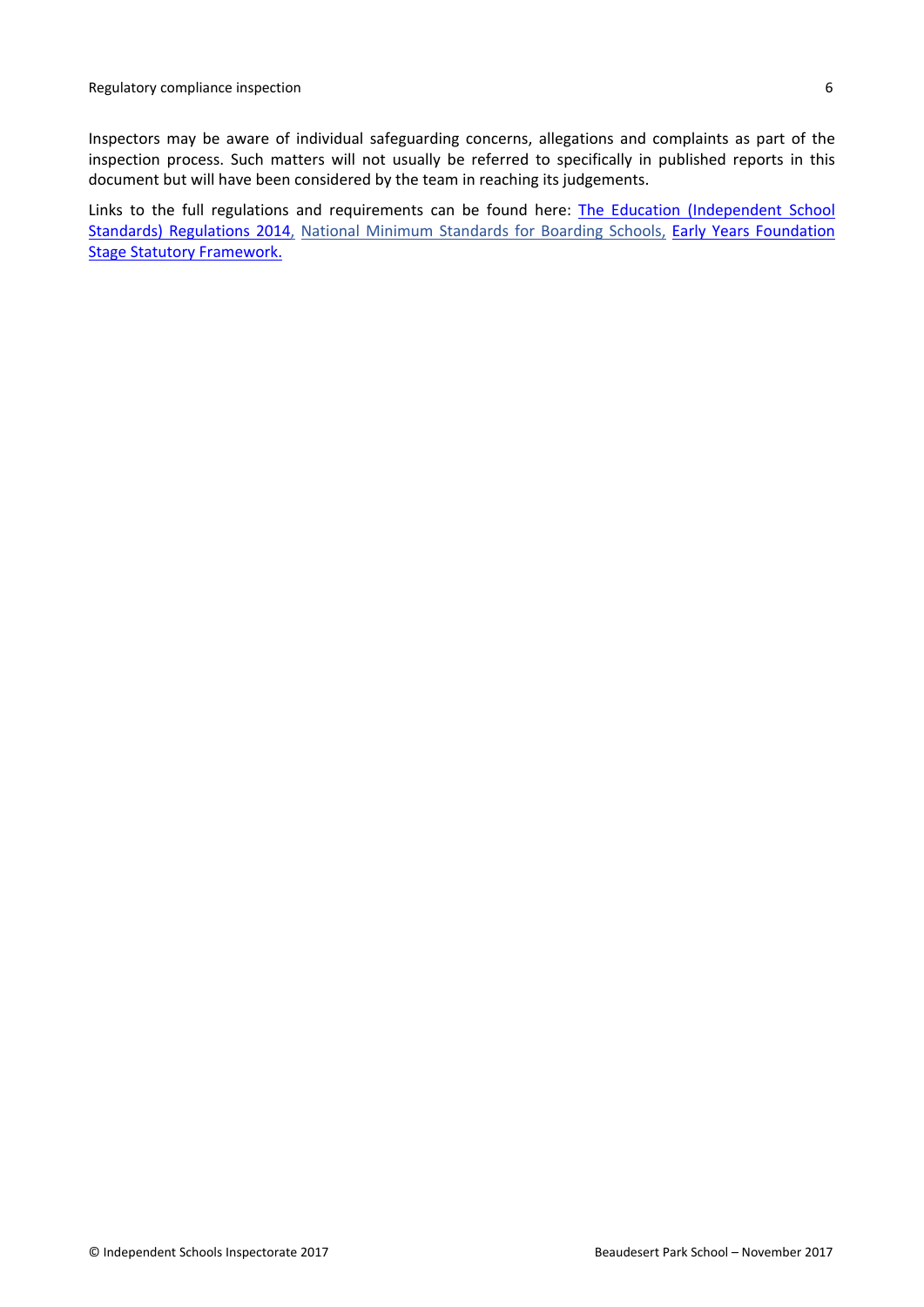## <span id="page-6-0"></span>**Key Findings**

2.1 The school meets the standards in the schedule to the Education (Independent School Standards) Regulations 2014, the National Minimum Standards for Boarding Schools 2015, and relevant requirements of the statutory framework for the Early Years Foundation Stage, and associated requirements, and no further action is required as a result of this inspection.

## <span id="page-6-1"></span>**PART 1 – Quality of education provided**

- 2.2 The school uses its own framework to determine attainment, instead of the national framework.
- 2.3 The curriculum is documented, supported by appropriate plans and schemes of work for the pupils and covers the required breadth of material. The teaching enables pupils to make good progress, encompasses effective behaviour management and is supported by suitable resources. A suitable framework for the assessment of pupils' performance is in place.
- **2.4 The standards relating to the quality of education [paragraphs 1–4] are met.**

## <span id="page-6-2"></span>**PART 2 – Spiritual, moral, social and cultural development of pupils**

- 2.5 Principles and values are actively promoted which facilitate the personal development of pupils as responsible, tolerant, law-abiding citizens. Boarders' views are actively encouraged and their opinions and concerns are appropriately considered by staff. Any prefect system operating in the school is suitably managed.
- **2.6 The standard relating to spiritual, moral, social and cultural development [paragraph 5] and NMS 17 and 19 are met.**

#### <span id="page-6-3"></span>**PART 3 – Welfare, health and safety of pupils**

- 2.7 Arrangements are made to safeguard and promote the welfare of pupils by means that pay due regard to current statutory guidance; good behaviour is promoted; bullying is prevented so far as reasonably practicable; health and safety requirements are met, including those relating to fire safety; provision is made for first aid. Pupils are properly supervised; admission and attendance registers are maintained, as required, and there is a strategic approach to risk assessment. A disability access plan is in place.
- 2.8 An appropriate induction process for pupils new to boarding is implemented, and suitable provision is made for boarders' medical and health care, their food and drink and for managing boarders' laundry and possessions. Boarders have suitable contact with friends and family and access to a programme of activities. Boarding staff are appropriately trained and deployed.
- **2.9 The standardsrelating to welfare, health and safety [paragraphs 6–16], the requirement of Schedule 10 of the Equality Act 2010, the ban on corporal punishment under section 548 of the Education Act 1996, and NMS 2–4, 6–12, 15 and 16 are met.**

#### <span id="page-6-4"></span>**PART 4 – Suitability of staff, supply staff, and proprietors**

- 2.10 The school makes appropriate checks to ensure the suitability of staff, supply staff, and proprietors and a register is kept as required. Visitors to boarding accommodation are appropriately supervised and the school's arrangements for guardianship are suitably managed.
- **2.11 The standards relating to the suitability of those in contact with pupils at the school [paragraphs 17–21] and NMS 14 are met.**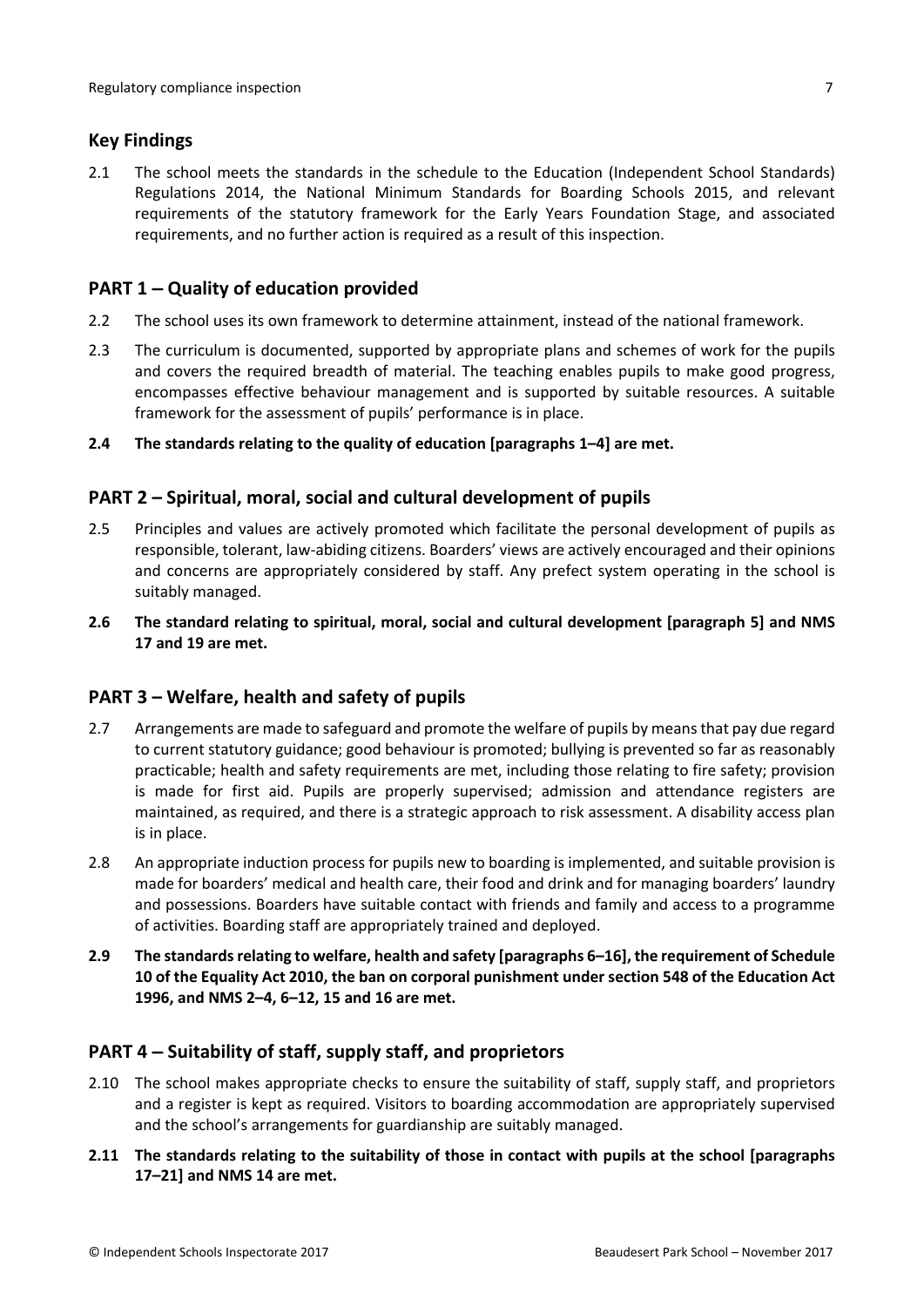## <span id="page-7-0"></span>**PART 5 – Premises of and accommodation at schools**

2.12 Suitable toilet, changing and showering facilities for pupils and appropriate accommodation for their medical and therapy needs are provided. The premises are maintained to a standard commensurate with health and safety; acoustics and lighting are appropriate; water provision is adequate. Suitable outdoor space is provided for physical education and outdoor play. Boarding accommodation is adequate for the needs of all boarders, and safeguards and promotes their welfare.

#### **2.13 The standardsrelating to the premises and accommodation [paragraphs 22–31] and NMS 5 are met.**

## <span id="page-7-1"></span>**PART 6 – Provision of information**

- 2.14 A range of information is variously published, provided or made available to parents, inspectors and the Department for Education. These include details about the proprietor, the ethos of the school and the curriculum, and of the school's arrangements for admission, behaviour and exclusions, bullying, health and safety, first aid, details of the complaints procedure, and the number of complaints registered under the formal procedure during the preceding school year, and the provision for those with education, health and care plans or English as an additional language. They also include particulars of the school's academic performance during the preceding school year, and its results in public examinations, inspection reports and (for parents only) a report at least annually of their own child's progress. The safeguarding policy is posted on the school's website. A suitable statement of boarding principles and practice is published by the school.
- **2.15 The standard relating to the provision of information [paragraph 32] and statement of boarding principles [NMS 1] are met.**

### <span id="page-7-2"></span>**PART 7 – Manner in which complaints are handled**

- 2.16 Parental complaints, if any, are handled effectively through a three-stage process, (informal, formal and a hearing before a panel of three, one of whom isindependent of the school). Each stage has clear time scales, and at the third stage the panel can make findings and recommendations which are communicated to the complainant. Records are kept appropriately, including of any action taken, whether or not a complaint is successful, and identifying those relating to the boarding provision.
- **2.17 The standard relating to the handling of complaints [paragraph 33] and NMS 18 are met.**

#### <span id="page-7-3"></span>**PART 8 – Quality of leadership in and management of schools**

- 2.18 The proprietor ensures that the leadership and management demonstrate good skills and knowledge, and fulfil their responsibilities effectively, so that the other standards are consistently met and they actively promote the well-being of the pupils. Appropriate leadership and management of boarding ensure that the required policies and records are maintained and effectively monitored.
- **2.19 The standard relating to leadership and management of the school [paragraph 34] and NMS 13 are met.**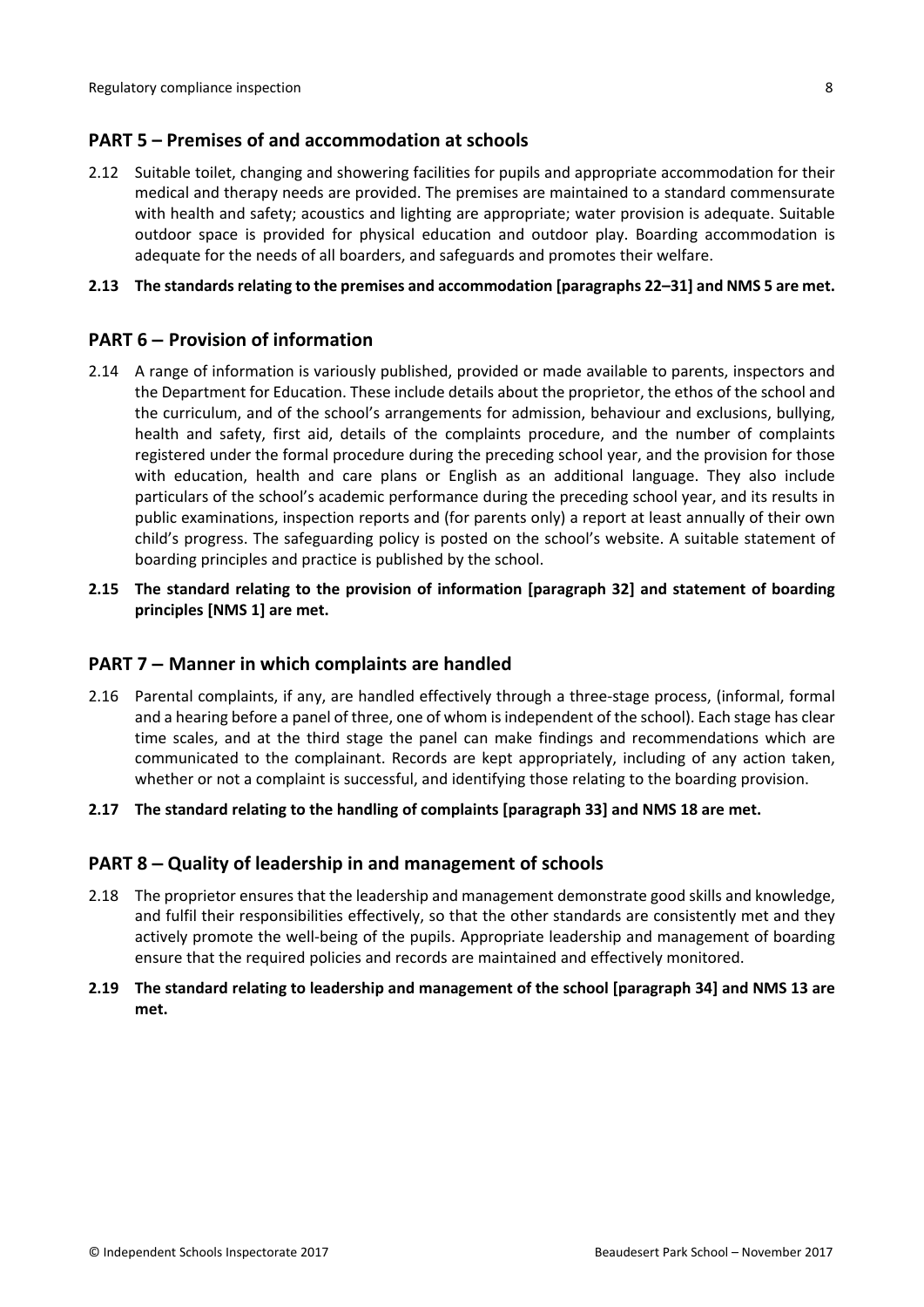## <span id="page-8-0"></span>**3. EDUCATIONAL QUALITY INSPECTION**

#### <span id="page-8-1"></span>**Preface**

**The EDUCATIONAL QUALITY inspection reports on the quality of the school's work**. It focuses on the two key outcomes:

- The achievement of the pupils, including their academic development, and
- The personal development of the pupils.

Since the school was last inspected, the framework for inspection has changed. The current inspection framework uses different criteria and arrangements for grading from those used in previous inspection frameworks. The judgements made on this inspection are, therefore, not directly comparable to judgements made on previous inspections.

All independent schools are required to meet the requirements of the Independent School Standards. However, different inspectorates apply different frameworks that are suited to the different types of schools they inspect. The ISI terminology reflects quality judgements that are at least equivalent to those used by the national inspectorate, Ofsted. ISI reports do not provide a single overarching judgement for the school but instead give a clear judgement about key outcomes for pupils and information on the quality of the school's work.

**The headline judgements must include one of the ISI descriptors 'excellent', 'good', 'sound' or 'unsatisfactory'.**

Where necessary, National Curriculum nomenclature is used to refer to year groups in the school.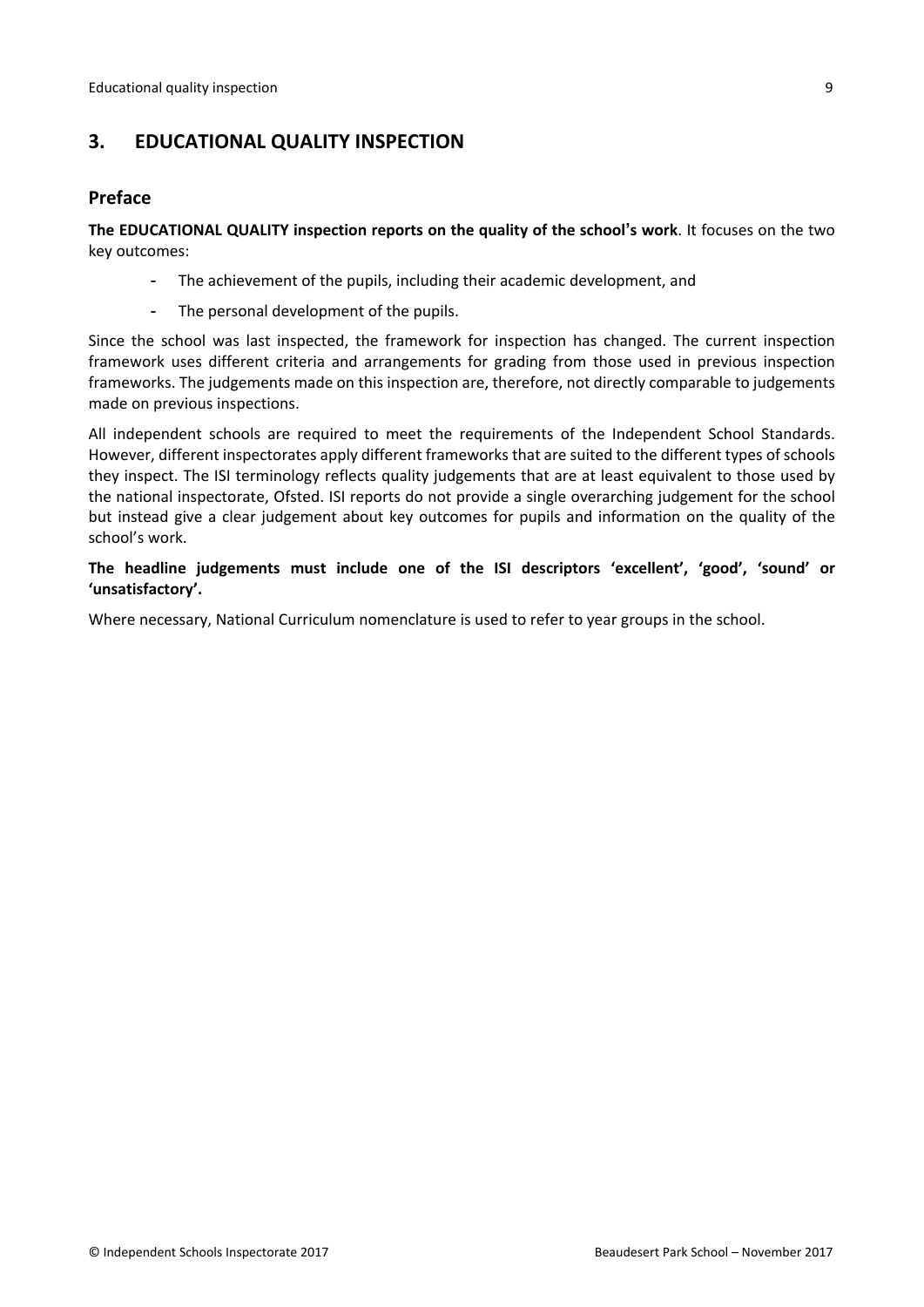#### <span id="page-9-0"></span>**Key Findings**

- 3.1 The quality of the pupils' academic and other achievements is excellent.
	- Pupils' attainment and progress are excellent.
	- Pupils demonstrate very strong and secure knowledge and understanding across the range of subjects.
	- Pupils exhibit notably developed communication skills.
	- Pupils show extremely positive attitudes towards learning and are proud of their achievements.
- 3.2 The quality of the pupils' personal development is excellent.
	- Pupils demonstrate substantial self-knowledge and self-esteem. They are very well prepared for the next stage of education.
	- Pupils exhibit notably advanced moral awareness and understanding of differences between right and wrong.
	- Pupils from the Early Years Foundation Stage (EYFS) upwards demonstrate excellent social skills and work together very well.
	- Pupils show an excellent awareness of how to keep safe and avoid risks, including when online.

#### <span id="page-9-1"></span>**Recommendation**

- 3.3 In the context of the excellent outcomes, the school might wish to consider:
	- Ensure that all teaching stimulates and extends pupils as much as it does typically, so that pupils make consistently rapid progress across the school.

#### <span id="page-9-2"></span>**THE QUALITY OF PUPILS' ACADEMIC AND OTHER ACHIEVEMENTS**

- 3.4 The quality of pupils' academic and other achievements is excellent.
- 3.5 The school fully meets its aim to encourage pupils to achieve their potential. The school does not take part in National Curriculum tests, but the available evidence shows attainment to be well above in relation to national age-related expectations. EYFS children achieve very highly compared to national norms, and pupils have achieved a large number of scholarships over time. School leavers succeed in achieving places in schools of their choice, including highly competitive senior schools. Most parents and almost all pupils who responded to the pre-inspection questionnaire agreed that the school enabled pupils to make good progress and develop skills for the future. This is confirmed by evidence from lesson observations, scrutiny of pupils' work and the school's assessment data. Pupils, including those with SEND, EAL and most able, typically make better than expected and rapid progress from their starting points. This is because leaders carefully use assessment data to ensure that provision is typically well-matched to pupils needs and abilities. It is also because teachers' expectations of pupils are typically high. However, a few pupils who responded to the questionnaire did not consider that most lessons are interesting. Lesson observations showed that there are a few times when teaching does not stimulate or extend pupils as much as it normally does, so that pupils do not always make the same fast rates of progress across the school.
- 3.6 Pupils demonstrate very strong and secure knowledge and understanding acrossthe range ofsubjects. This was seen, for example, in pupils' work about the voyage of Captain Cook, colour theory in art, and photosynthesis in science. Younger pupils showed an excellent understanding of musical instruments by being able to accurately identify them from their descriptions and sounds, and, in a science lesson, used the term 'viscosity' accurately and confidently. Older pupils confidently conversed in Spanish and were able to use sophisticated vocabulary in their own writing. Pupils'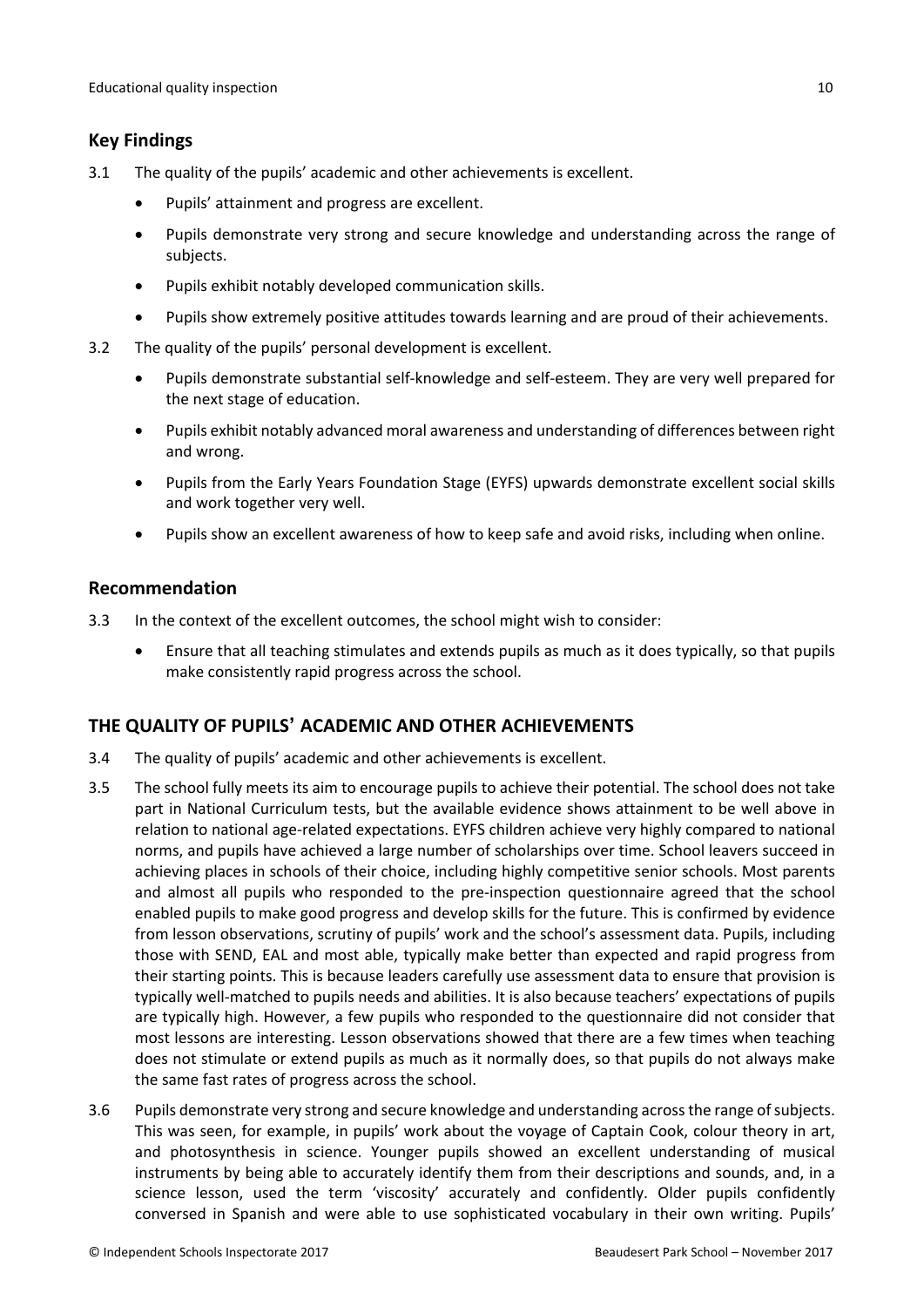subject knowledge arises from teachers' clear and precise explanations and guidance, and the typically very high level of challenge found across the school. Pupils who spoke to the inspectors said that their understanding and progress owed much to additional lunchtime clinics and the extra support offered both to those finding difficulties and others preparing for scholarships. In addition, leaders have ensured that the school has successfully met the recommendation of the previous inspection by introducing a professional development review process for all teaching staff, with the effect that teaching has become more effective in developing pupils' knowledge and understanding.

- 3.7 Pupils demonstrate notably strong communication skills. Children in the EYFS demonstrate advanced reading and writing skills for their age. For example, during one literacy lesson, children were extremely observant and articulate about how to form and write different letters and leave 'finger spaces' between words. Older pupils' poetry comprehension work showed considerable thoughtfulness and understanding, demonstrated through highly articulate suggestions about the possible meanings of poetic text. English books seen contained high-quality extended fictional writing to a very high standard. Pupils express their views verbally articulately and confidently, as witnessed during lessons across the curriculum, and pupils who spoke to the inspectors communicated their views with substantial assurance and clear articulation. Pupils' communication skills result from activities that are very well matched to pupils' abilities and needs, and because teachers give clear guidance and use highly effective questioning to draw out pupils' knowledge. While a very small minority of pupils who responded to the questionnaire disagreed that marking helped them to improve their work, inspectors found that the quality of pupils' writing is supported by marking that clearly informs pupils of the strengths of their work and what they need to do to improve it further. Pupils' confidence in voicing their ideas develops because pupils are listened to and engaged in dialogue by adults in the school.
- 3.8 Pupils' mathematical knowledge and understanding is excellent. For example, during one mathematics lesson younger pupils were able to use and explain methods to subtract two-digit numbers and check their answers using a 1-100 number square, while older pupils were able to use their numerical skills in a science project analysing the density of different chocolate bars. The oldest pupils produce work of a very high standard and which feature a very strong application of mathematical skills to other subjects. This was seen, for example, in geography projects about travel to school. Pupils' mathematical strengths are supported by teachers' high expectations and effective questioning that help less able pupils break down the task into steps that they can understand and replicate, and by questioning and extension activities used to challenge the most able. Visual and physical resources are used effectively to enable younger pupils to check their mathematical thinking and develop their secure understanding.
- 3.9 Pupils develop and demonstrate highly competent and confident information and communication technology (ICT) skills. For example, the youngest children are able to manipulate computers to produce the desired effect in mathematical computer games, while older pupils are able to produce multimedia presentations to a very high standard. Pupils become able to use the school's virtual learning environment confidently, and the oldest pupils' independent research projects feature a very strong use of ICT to present findings and ideas. This is because pupils' familiarity with and use of ICT is nurtured from the EYFS onwards, and because the staff give pupils many opportunities to use and apply ICT skills, as seen through the use of interactive display equipment during group activities and tablets for research.
- 3.10 Pupils demonstrate highly accomplished study skills. They are able to identify and construct opposing arguments intelligently and convincingly, such as the rights and wrongs of fox hunting. Pupils can make intelligent and thoughtful deductions from information and sources available, for instance, the possible historical reasons considered to decide whether Queen Elizabeth I should execute Queen Mary. Older pupils' independent research projects show work of very high quality, and feature sensible predictions, precise research questions, and appropriate choice of research methods to answer the research questions set. Pupils develop their study skills because they are encouraged to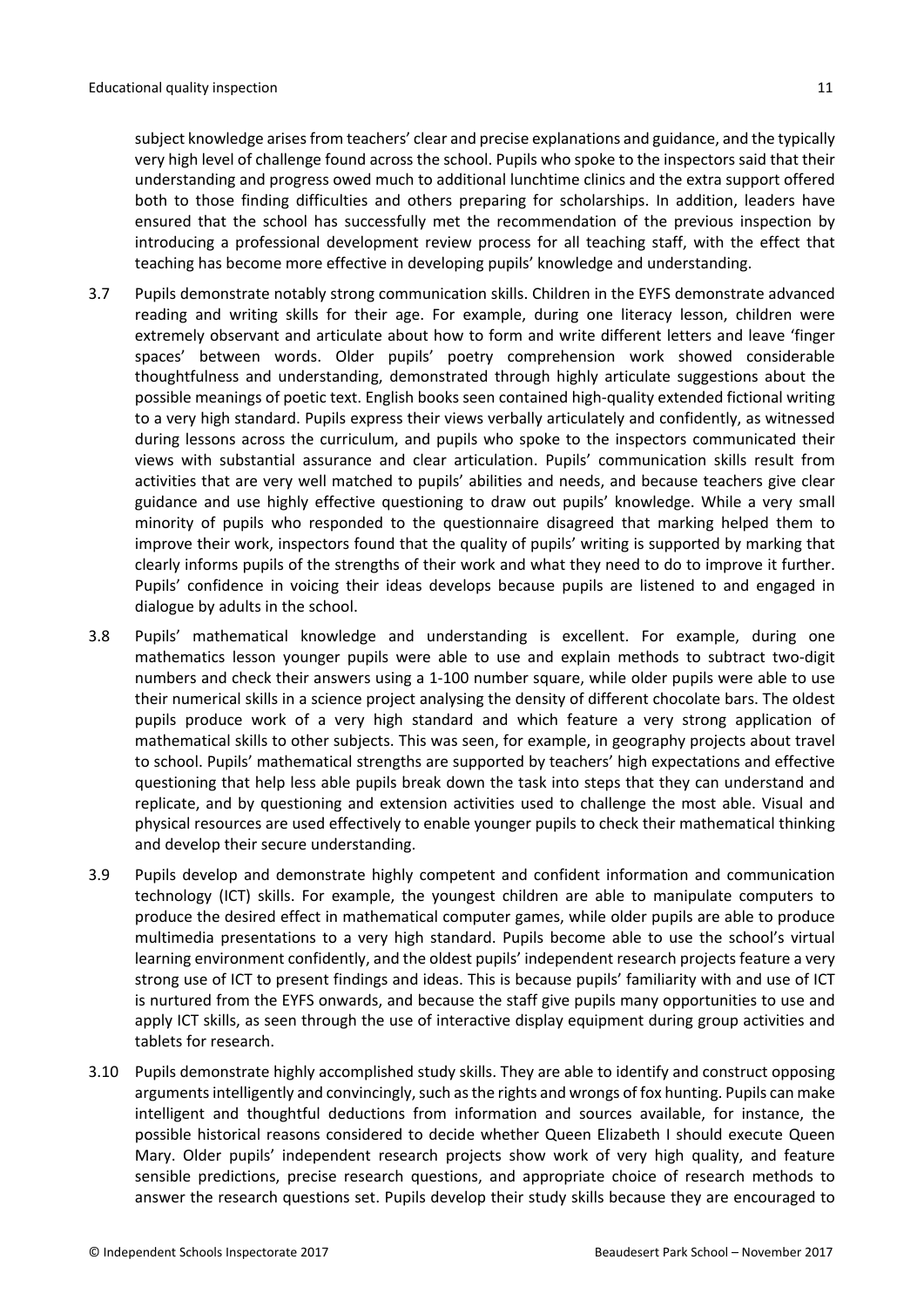learn independently. For example, the 'Brain Book Buddy Boss' system encourages pupils to think and find out for themselves. Study groups for older pupils and the opportunity given to them to use the school's virtual learning environment develop pupils' independent study skills very effectively.

- 3.11 Pupils' academic and non-academic achievements are strong. Thisisseen through the range ofsports, art, music and drama scholarships achieved by pupils. Pupils have achieved gold, silver and bronze at a national mathematics challenge, and groups of pupils have achieved second prize in a national festival of chemistry over the last three consecutive years. A large majority of pupils who have entered external speech and music examinations have achieved distinctions. Pupils' non-academic achievements are nurtured through school leaders' emphasis on encouraging pupils' strong participation in sports, drama and performance through, for example, extra-curricular activities, coaching, fixtures, drama workshops, concerts and equestrian events.
- 3.12 From the EYFS upwards, pupils show extremely positive attitudes towards learning and are very proud of their achievements. For instance, younger children were very enthusiastic, observant and articulate about their discoveries (while older children were extremely eager to engage, learn and demonstrate their understanding when writing a party invitation. Older pupils' books show evidence of pupils' sustained engagement, much thoughtfulness and thoroughness of approach, seen in planning, designing and making 'Christmas bags for life' in design technology and extended writing in English. In the EYFS, children's attitudes are developed by very encouraging, welcoming, good-humoured and stimulating dialogue, and copious praise for children's observations and achievements. Children are encouraged to engage in challenging activities without being worried, and their positive attitudes develop through the use of 'learning superheroes' to represent different characteristics of effective learning. Older pupils' willingness to show initiative and independence is nurtured through the many opportunities that they receive to work together in pairs or groups. Pupils enthusiasm for learning increases because they are given the opportunity to provide feedback to teachers about their learning at the end of pieces of work, which they feel teachers take into consideration when planning their subsequent learning.

## <span id="page-11-0"></span>**THE QUALITY OF THE PUPILS' PERSONAL DEVELOPMENT**

- 3.13 The quality of the pupils' personal development is excellent.
- 3.14 Pupils demonstrate substantial self-knowledge and self-esteem. Children in the EYFS are confident and settled, entirely at ease with staff and one another, and confident about sharing thoughts and observations. Pupils who spoke to the inspectors expressed themselves in a very self-assured manner, and their books exhibit much thoughtful consideration and self-assessment of strengths and weaknesses. For example, the oldest pupils' own written 'personal reports' demonstrate very thoughtful reflection on personal development and the meeting of personal aims, including aims related to improving effort, sustaining positive friendships and preparing successfully for senior school. These, as well as pupils' academic outcomes, show that pupils are very well prepared for the next stage of education. A very large majority of parents who responded to the questionnaire agreed that the school successfully supported their children's personal development, and this is borne out by inspection findings. Pupils' self-confidence grows as a result of the strong pastoral support of the school community, including the boarding house, for the progress and personal growth of each pupil. Pupils' self-esteem increases because of the very warm relationships between staff and pupils, and much obvious valuing by staff of pupils' interests, observations and achievements.
- 3.15 Pupils exhibit notably advanced moral awareness and understanding of differences between right and wrong. They demonstrate considerable empathy with others and value qualities such as kindness and compassion, as demonstrated by the youngest children's caring attitude, as seen through a game involving rescuing toy dinosaurs from frozen containers imagined as 'eggs', and by independent work by pupils in the middle of the school on the Dalai Lama. Older pupils are able to consider moral dilemmas very thoughtfully, as shown through a discussion during a classics lesson where pupils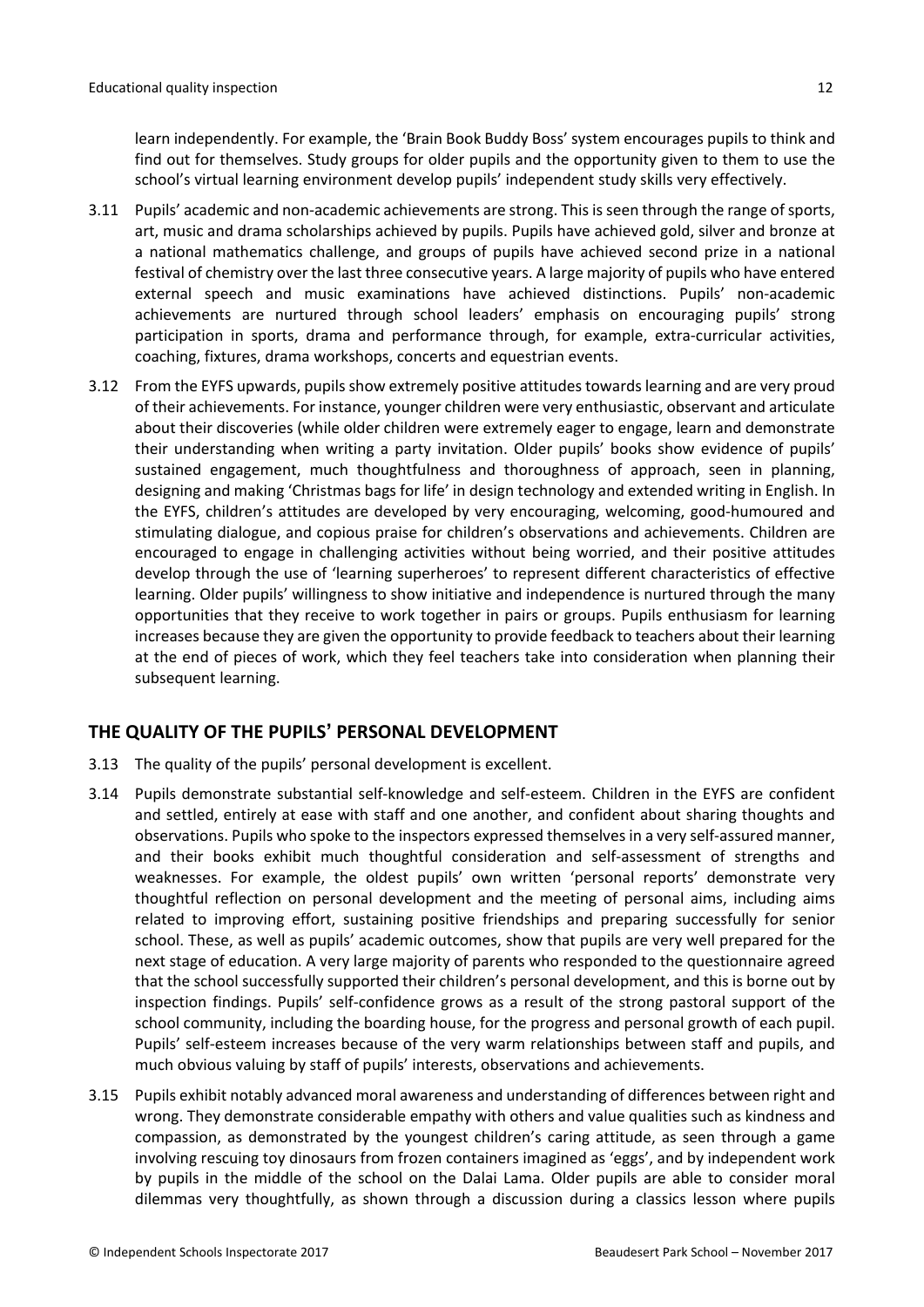considered moral dilemmas such as when it may be acceptable to betray someone and the circumstances which govern the extent to which falling prey to temptation is wrong. Similarly, the oldest pupils' English books contained well-reasoned arguments for promoting animal rights and guarding against their exploitation. The pupils' sense of moral responsibility is developed because staff explain why any given rule is important and enforce sanctions from which the pupils learn. In boarding time, for example, children write a letter to a member of staff or possibly to their parents if they have behaved poorly. Almost all pupils who responded to the questionnaire agreed that the school encourages them to respect other people and encourages them to behave well. This was confirmed during the inspection. The high expectations of behaviour set by teachers and the opportunities to discuss moral issues make important contributions to the development of pupils' moral understanding.

- 3.16 Pupils from the EYFS upwards demonstrate very strong social skills and work together very well. The children in the EYFS share resources and games extremely happily, while older pupils are highly cooperative and appreciative of one another's contributions during lessons seen. For example, during science lessons pupils worked together to assesstheir understanding of the lessons' objectives, talking about their ideas and listening well to each other. They also reflected on whether or not they had worked well with their partners, a train of thought that was initiated and then rewarded by teachers. Pupils are aware of one another and also of the adults in their school community, including other pupils and staff in boarding. They engage willingly together in community activities. This is because staff encourage and expect pupils to work together harmoniously, and because of the opportunity for older pupils to board together as a community.
- 3.17 Pupils exhibit strong decision-making skills. During many lessons seen, pupils were able to engage in purposeful discussions and arrive at decisions collectively as well as showing the confidence to make decisions for themselves. Older pupils' personal, social, health and economic education (PSHE) work on, for example, 'My life journey' and 'The wheel of life', demonstrates that pupils can express aspirations for the future, and suggest and identify ways in which they can prepare themselves for it, such as by improving personal organisation. Other books show that pupils understand and are able to respond to teachers' advice in order to improve their work further, including preparation for examinations. This is because pupils are encouraged to reflect on their own progress against personal targets, and because the school offers many opportunities for the pupils to make their own decisions.
- 3.18 Pupils demonstrate mature spiritual understanding. For example, pupils' religious studies (RS) books demonstrate their ability to consider ideas about possible spiritual differences between humans and animals, and why Abraham is an important figure to Jews, Muslims and Christians. The oldest pupils' work about World War One demonstrates substantial empathy with those affected by war and who have sacrificed themselves on behalf of others and considerable understanding of the notion of a debt towards such people. Pupils' spiritual understanding is nourished by the opportunities they receive for reflection on spiritual themes, such as through assemblies and PSHE and RS work, which often takes the form of an exploration of ethics and philosophical issues.
- 3.19 Pupils are very keen to contribute to others in the school and wider community, and demonstrate a moral imperative to do so. This was seen, for example, by the way younger pupils independently ran a cake sale for other pupils in aid of a national children's charity during the inspection, demonstrating a great keenness to contribute as they did. Older pupils' work for a range of different international charities shows strong understanding and appreciation of the focus of these charities and the ethical need to help resolve issues such as famine. Pupils' desire to contribute to others is nurtured through the school's engagement in much charity and fund-raising work on behalf of many local and national charities.
- 3.20 Pupils demonstrate strong respect and appreciation for those of faiths and cultures different to their own. For example, EYFS children's work on Diwali showed great absorption with the theme through, for instance, making diva lamps and retelling the story of Rama and Sita. Similarly, RS books from a range of different year groups exhibit pupils' knowledge and appreciation of a range of different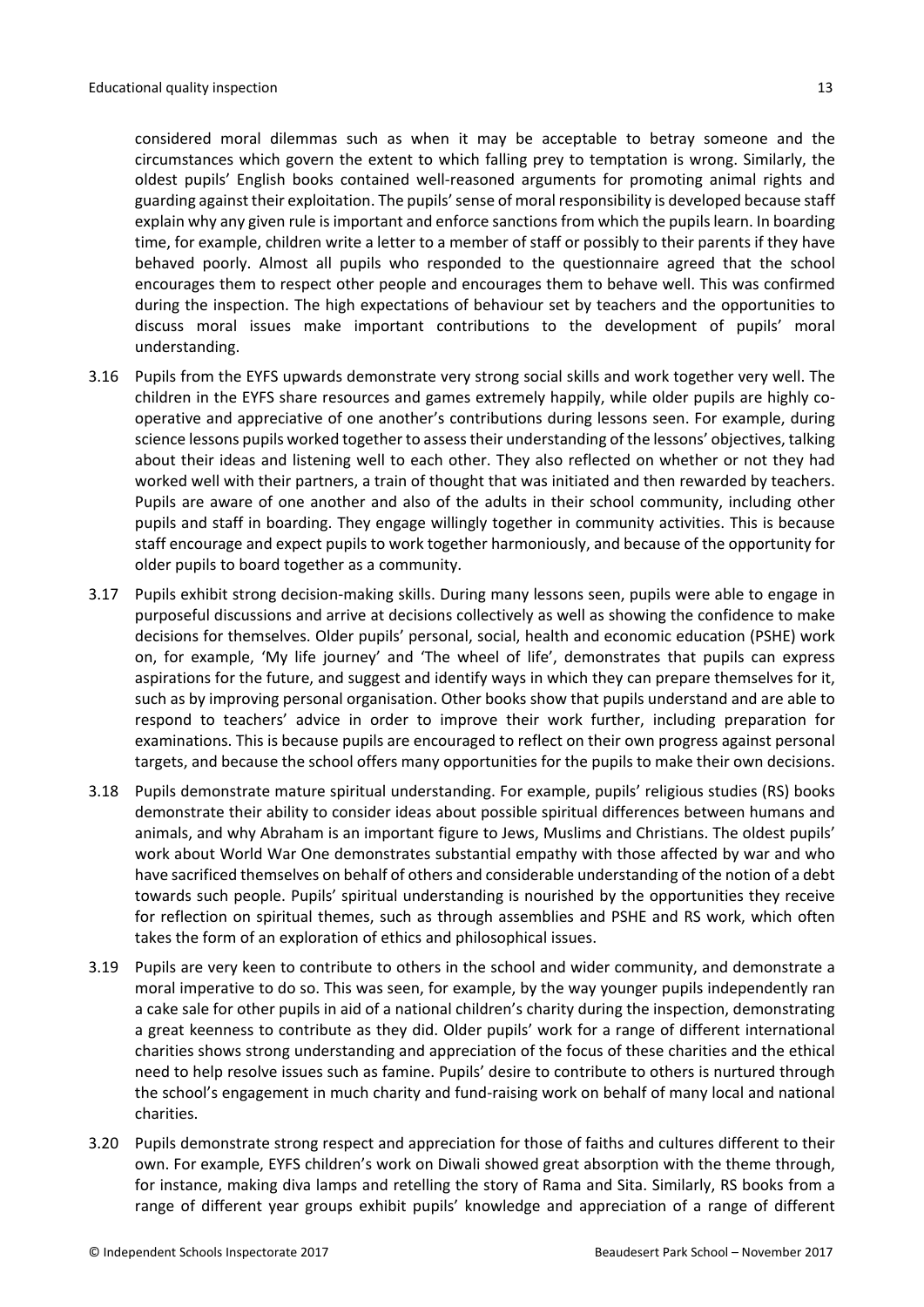religions, as seen in the work of pupils in the middle of the school on the Five Pillars of Islam. Staff strengthen pupils' appreciation of diversity through work in PSHE about difference and discrimination, and by taking them to visit establishments such as a local mosque. Almost all parents and most pupils who responded to the questionnaire agreed that the school actively encourages pupils to be tolerant of those with different faiths and beliefs.

3.21 Pupils show an excellent awareness of how to keep safe and avoid risks, including when on the internet. All pupils who responded to the questionnaire said that they understood how to keep safe online. For example, the science books of pupils in the middle of the school demonstrate very good understanding of how to keep safe around electricity, while younger pupils' work reveals strong awareness about the importance of healthy eating and regular exercise. The oldest pupils' work demonstrates excellent understanding of how to avoid risksin the future when using social media. For example, pupils have accurately identified pitfalls from fictional examples of social media messages and been able to identify serious things to avoid, including revealing too much about yourself and talking to strangers, and uploading inappropriate material. Older pupils' PSHE work also shows that pupils have been able to identify sensible and practical ways of how to avoid stress, such as by getting enough sleep at the weekend and revising in a systematic manner. School leaders place much emphasis on developing pupils' ability to keep safe. They ensure that awareness of how to keep safe is developed from the EYFS upwards through the PHSE programme, much guidance to pupils about esafety, and initiatives such as a mental health week, and a visit to a local safety awareness activities centre run by a local fire service.